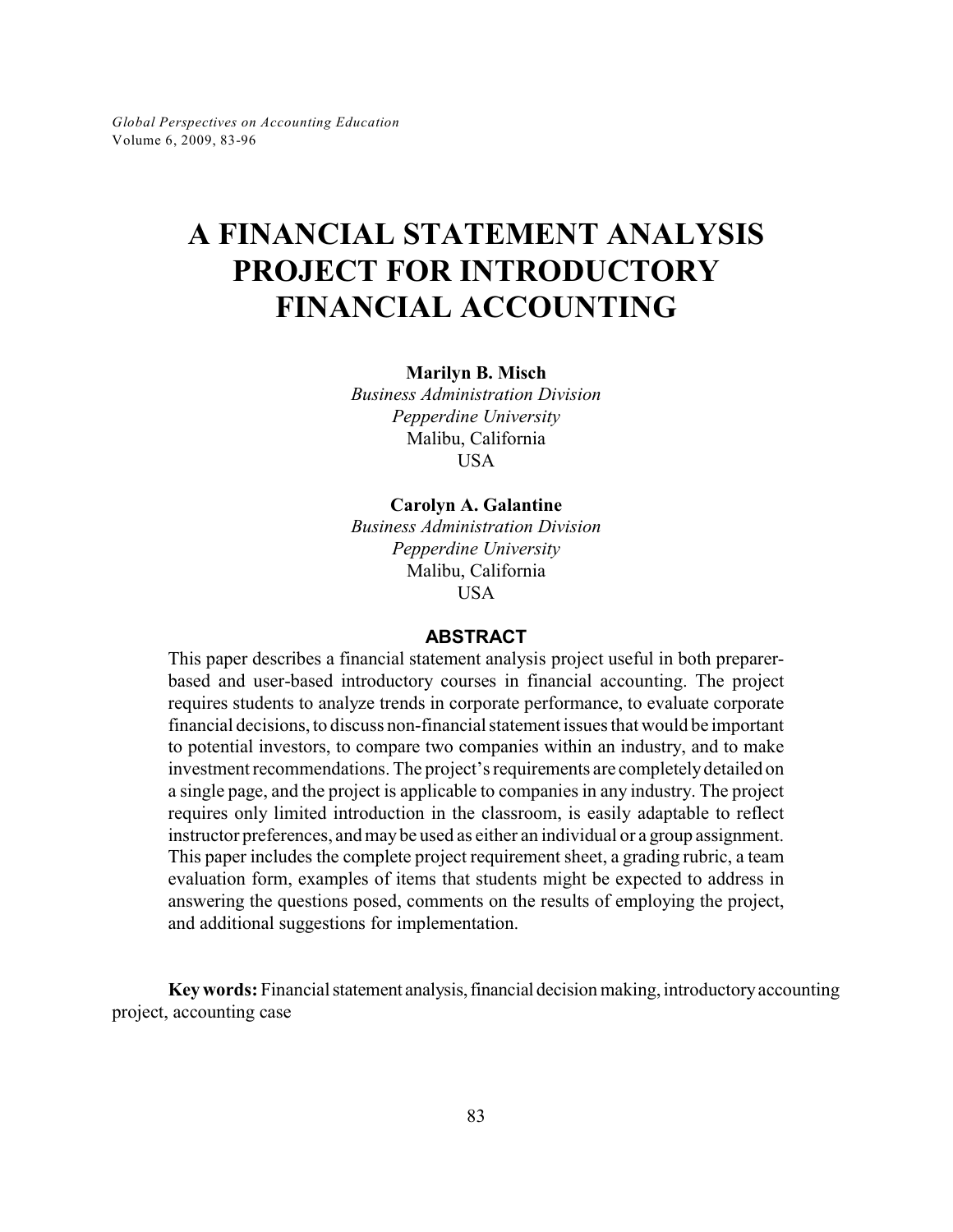### **INTRODUCTION**

his paper presents a financial statement analysis project that has been used for more than a decade in a university's introductory financial accounting courses. The primary goal of the project is to develop students' techn his paper presents a financial statement analysis project that has been used for more than a decade in a university's introductory financial accounting courses. The primary goal of the project is to develop students' technical, analytical, critical thinking and communication skills company's financial decisions; discuss non-financial items that affect a company's ability to be successful; compare one company to another in the same industry; and make and defend investment recommendations. In addition, when used as a group assignment, the project also develops students' understanding of group dynamics by requiring students to reflect on the group processes followed in completing the assignment.

The university in which the project has been employed is a small, private, liberal arts university, which has approximately 750 accounting, business, and international business majors, all of whom are required to take the introductory course in financial accounting. The course is most students' first or second course in business and generally is taken during students' freshman or sophomore years. Approximately 250 students are enrolled in the course each year, in sections of 25 to 30 students. The project is currently employed to strengthen the investor-orientation (user) dimension of courses that are primarily preparer-based, but the project does not require knowledge of journal entries and easily could be incorporated into user-based principles of accounting courses as well.

Along with emphasizing the importance of accounting disclosures in decision-making, the project meets the calls from both academics and practitioners in various business fields for undergraduate programs to develop students' communication skills and students' abilities to understand, analyze, and evaluate financial disclosures (Demong et al., 1979; American Accounting Association, 1986; Geary and Rooney, 1993; Collier and Wilson, 1994; Albrecht and Sack, 2000; Baker and Phillips, 2000). Many commercially-available financial statement analysis projects are in books exceeding 100 pages, and primarily require students to obtain descriptive facts about companies and industries (many of which will not applyto a particular companybeing analyzed) and to calculate ratios. Such projects are open to the common criticisms faced by accounting and finance programs of focusing too much attention on rule application and highly-structured problem solving, and failing to develop what Bloom's Taxonomy (1956) refers to as the higher-order skills of analysis, synthesis, and evaluation (Accounting Education Change Commission, 1990; Geary and Rooney, 1993; McWilliams and Pantalene, 1994: Albrecht and Sack, 2000). The project in this paper, on the other hand, is much more in keeping with the recommendations of authors such as Kimmel (1995), who call for using cases which do not have unique solutions and which require students to formulate recommendations on the basis of incomplete information. The project included here has only six requirements, which are completely detailed on a single page. Yet, while the requirements provide a systematic framework for completion, they also are open-ended, inducing students to create analyses tailored to the particular circumstances encountered by the specific companies and specific industries being analyzed at a particular point in time.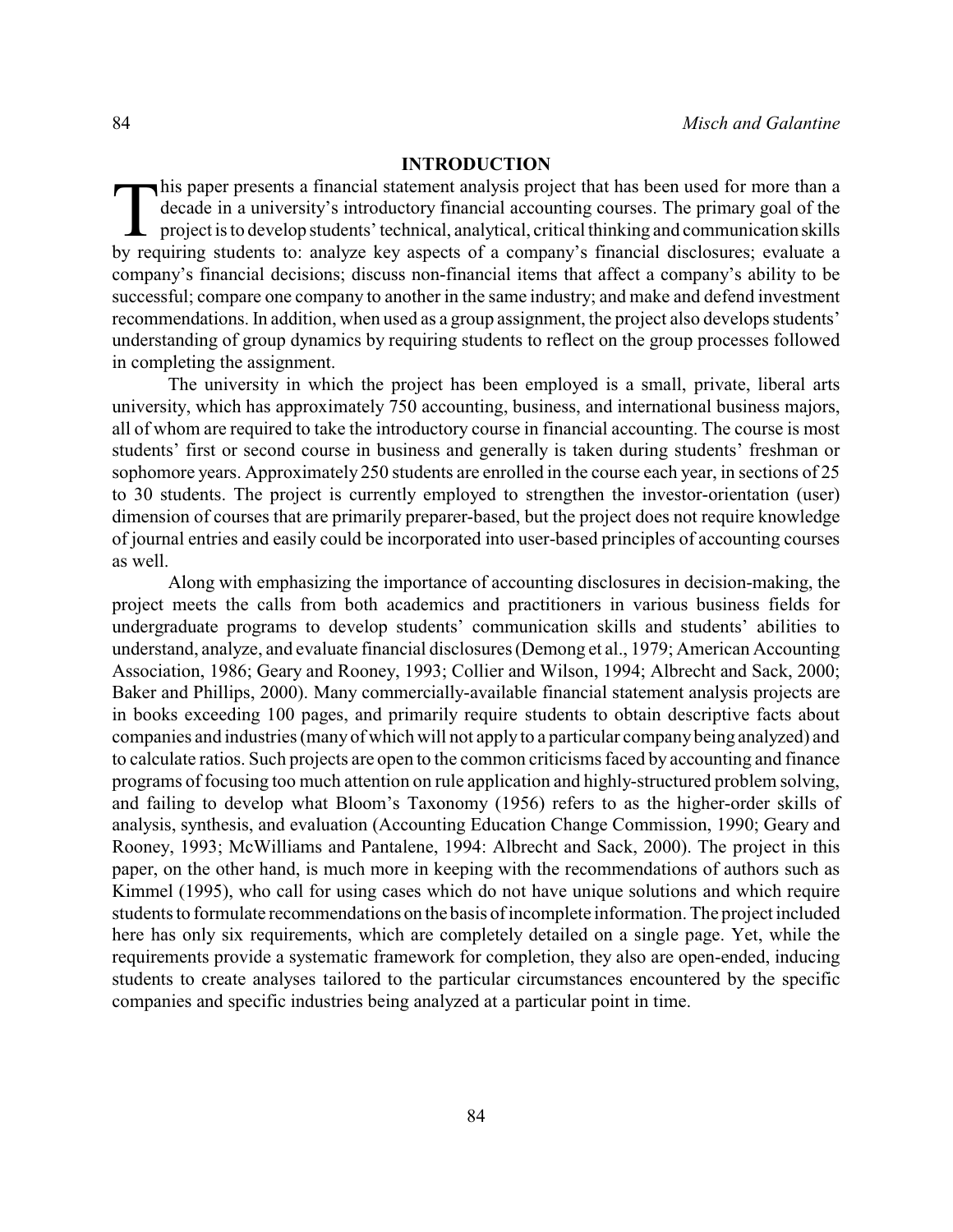# **PROJECT OVERVIEW**

#### **Project Requirements**

As may be seen in the assignment sheet included in Appendix 1, the project requires students to obtain annual reports for two companies in a given industry-one to serve as the "base company" and one to serve as the "comparison company." Then, students are required to analyze key trends in the base company's income statement and balance sheet accounts, to discuss the base company's major sources and uses of funding, to discuss non-financial statement items that would be important to consider before investing in a company in the industry, to compare the base company to another company in the same industry, and to make an investment recommendation. Thus, the project develops students' business knowledge byrequiring the students to understand the drivers of success in a particular industry and to evaluate a particular company's performance with regard to keyissues. The project develops students' technical knowledge by requiring that students accurately report the changes that have taken place in a particular company's financial accounts, understand the underlying causes of the changes, and understand the relationships among financial statement accounts. The project develops students' critical reasoning skills by requiring that students identify issues which would be particularly important to investors in the industry, assess company performance in regard to those areas, and make and defend investment recommendations. In addition, the project develops students' communication skills by requiring students to prepare concise written reports and to make oral presentations detailing and defending their analyses and conclusions. Finally, when used as a group assignment, the project also develops students' understanding of group dynamics by requiring students to reflect on the group processes followed in completing the assignment.

#### **Classroom Implementation Approaches**

Currently, this project is being used by two professors in a preparer-based financial accounting course environment. Both professors introduce the project during the sixth week of a 16 week semester (shortly after the first examination), so that students are familiar with the basic financial accounting process at the time the project is introduced. As a first step, the professors organize students into groups of four to five people, balancing the groups based on both academic major and performance in the class to date (including performance on homework and the first exam), as well as to achieve diversity. The group format is used to encourage students to learn from each other, to motivate students to consider alternative viewpoints, to develop students' understanding of group dynamics, and to limit the amount of time required of the project for both students and the faculty who must grade it.

Each professor uses a different approach in selecting the industryand companies for analysis. One professor takes industry suggestions from the class (with the restriction that there be sufficient companies so that no more than two groups will have to analyze the same pair of companies), writes the suggestions on the board, and asks students to vote for their top two choices. Then, a second vote is taken from among the top two original suggestions, with a majority vote determining the industry to be analyzed. Finally, groups have one week to send the professor an email proposing two companies to analyze, with first responders being given preference, so that no more than two groups analyze the same pair.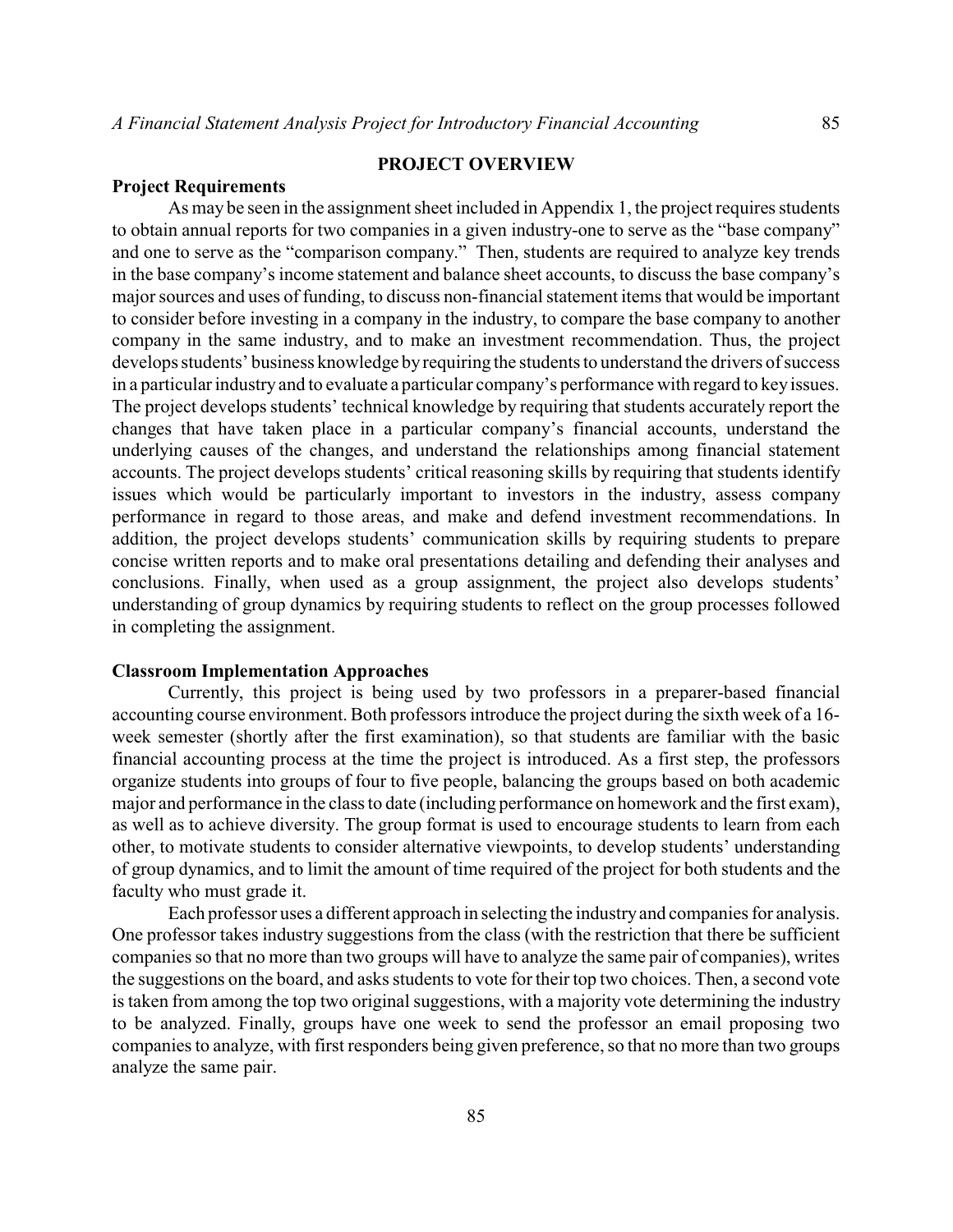The other professor announces group assignments nearthe end of a class session, then allows groups ten minutes to discuss their industry preferences and to write their preferences on an index card. The professor then selects the industry from among those requested (based on suitability) and e-mails students a list of allowable companies. Groups then e-mail their choices to the instructor, with each group being assigned a unique company, and first responders being given preference. Once each group has been assigned a company, the groups are allowed to select a second company for comparison; thus, no more than two groups analyze the same pair of companies.

In the past, a third professor chose the industry for the class, allowed groups to choose a base company from a list (flipping a coin to determine which group would receive a company with multiple requests), and assigned a common company for comparison.

### **Introductory Discussion**

Once the groups are formed and the industry is decided, the professors hand out copies of the assignment sheet, grading rubric, team evaluation form, and suggestion sheet for obtaining annual reports (Appendices 1, 2, 3, and 4). Then, the professors show students an annual report from a company in a different industry, and spend approximately ten minutes discussing an item on the company's income statement that might be important for investors to consider, discussing one of the company's investing or financing activities, and discussing a non-financial item that would be important for a company in the industry. During this introduction, the professors emphasize the variety of comments that one might make. For example, a professor might comment that a 10% increase in sales could represent an improvement in some cases (such as when sales for the industry only increase 5%, or when related costs only increase 3%), a deterioration in other cases (such as when sales for the past several years have increased 15%), or stability in others (such as when sales have been increasing 10% for the past several years for both the company and the industry). A professor might comment that a companywith large investments in property and equipment but few dividends might be seeking to expand, or that a company involved in a highly-competitive industry might be greatly affected by the popularity of its advertising campaigns. Next, the professors review the grading process, emphasizing the need for students to focus on items that would be important to investors. Finally, the professors discuss the various methods of obtaining annual reports. In total, the entire introductory process generally takes approximately twenty minutes of class time.

### **Grading Techniques**

Because the project asks open-ended questions, it is considered preferable to use a holistic grading rubric rather than to specify particular responses that must be included in the paper or presentation in order to obtain a particular grade. Indeed, a major advantage of the case is that there is no "optimal" answer to the questions being asked—appropriate responses will vary based on the companies and industries being analyzed. Appendix 2 includes a copy of the grading rubric currently being employed. As is noted in the Appendix, the rubric allocates 90 points to the written paper and 10 points to the oral presentation. The grade for the written paper is determined primarily by four factors: the level of understanding demonstrated; the relevance of the items discussed; the cohesiveness of the arguments presented; and the quality of the writing. The grade for the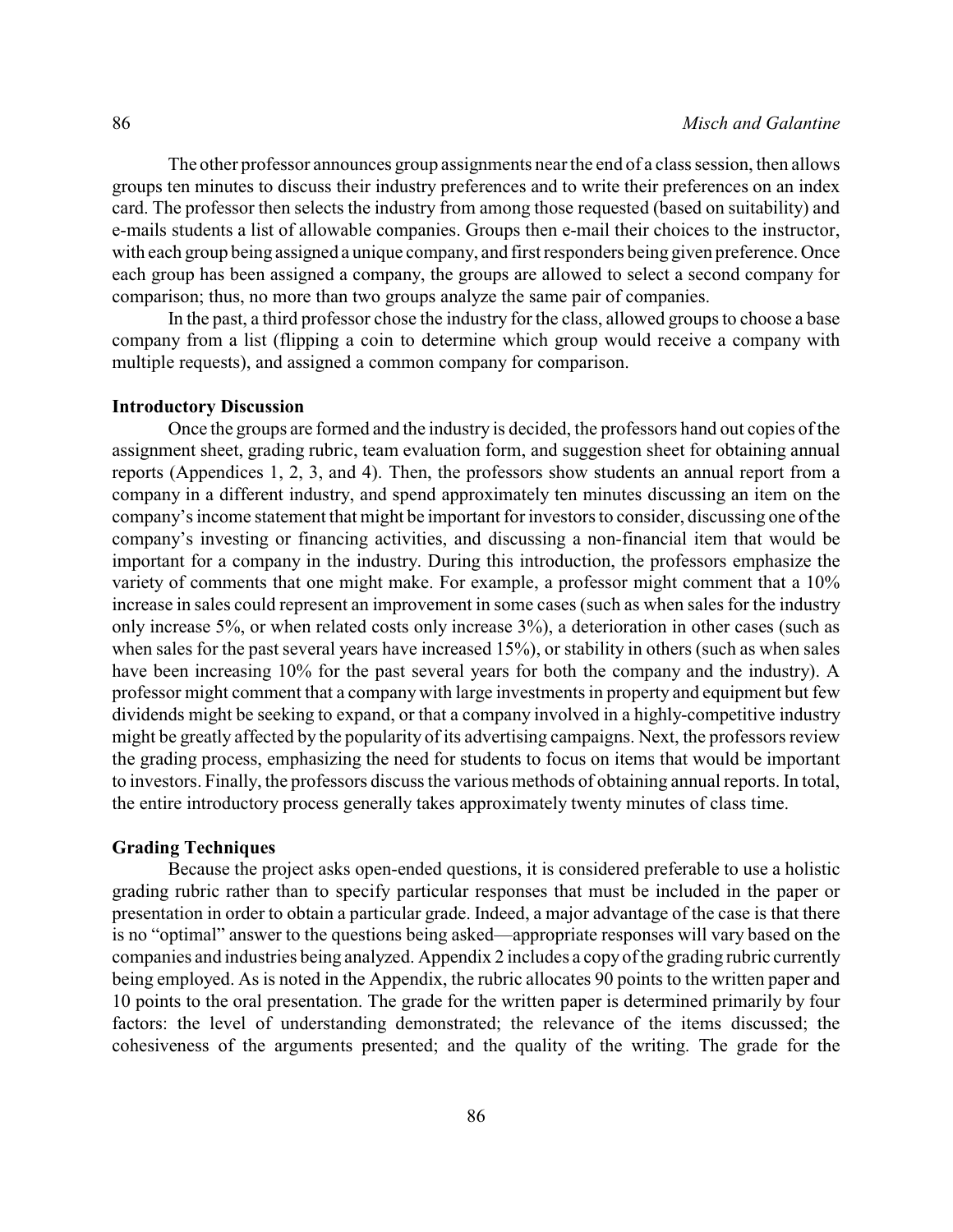presentation is determined by the importance of the items discussed, the professionalism of the team's presentation, and the responsiveness of team members to questions.

To support the written paper, the project requirements specify that students also submit the entire annual reports for both companies being analyzed, that the papers contain page references to the relevant portions of the financial statements, and that the relevant portions be highlighted. These requirements greatly facilitate the grading process, as they make it easy for faculty to verify the data included in the paper, if they so choose. Both of the faculty currently employing the project do verify all of the data included in the written paper, and have found that the grading process generally requires approximately 45 minutes per project. The verification process could be undertaken by a teaching assistant, which would significantly reduce the amount of faculty time required.

In addition to faculty evaluations of the papers and presentations, students are required to reflect on the processes that their teams followed and to evaluate the performance of the members of their teams. This evaluation is undertaken in order to give students insight into the group process as well as to reduce the "free-rider" problem which often occurs with group work. A copy of the team evaluation is included in Appendix 3. As may be seen from the evaluation form, students are required to detail the work performed by each member of the team and to rate the contribution of each member on a scale of 0 to 5. Students are told that the "default" rating should be a 3 (that the teammate contributed his or her share), and that all other scores require justification. Students are also advised that giving everyone a "5" is viewed identically to giving everyone a "3" and that individual project grades will be adjusted upward forteammates who make exceptional contributions or downward for teammates who fail to contribute appropriately. Teammates whose ratings average 1 point above that of the team have their scores raised by 5%. Teammates whose ratings are less than 1 point above the team average and at least 2.41 receive the grade on the paper that was determined by the grading rubric. In addition, all students whose ratings fall within the "fair share" or above range are given the "benefit of the doubt" if their final grade in the class is on the border between two grades. Teammates whose scores average between 1.5 and 2.4 have their project grade lowered by 10%. Teammates whose scores average between 0.5 and 1.49 have their project grade lowered by 20%. Finally, teammates whose scores average below 0.5 receive a zero on the project. Last year, approximately 6% of the students had their project grades raised, while 2% had their project scores lowered 10%, and one student had the project grade lowered 20%.

### **EXAMPLES OF APPROPRIATE RESPONSES BY REQUIREMENT**

While responses do vary with the industry, common analyses included in the income statement section include discussion of:

- The level and percentage changes of total revenues, the components of revenues, cost of sales, major expenses, operating income, net income, or earnings per share over the period being analyzed;
- The trend in the relationship between revenues and cost of sales, revenues and operating income, or revenues and net income over the period being analyzed;
- The causes of changes in the components of income statement accounts;
- The effect of "one-time" gains or losses on net income and on the calculation of trends in earnings; and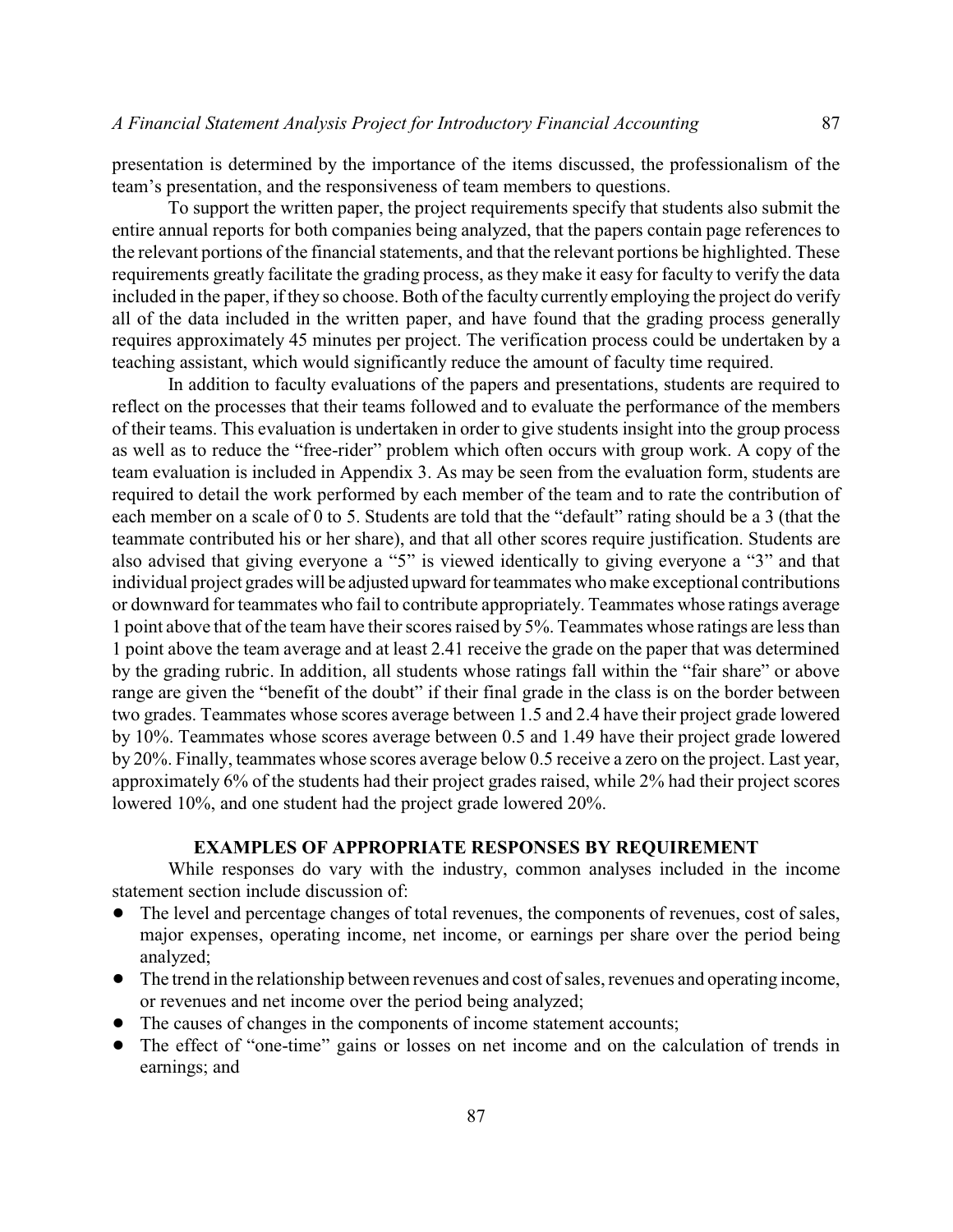• The effect of major acquisitions or divestitures on revenues, expenses, or net income.

Common analyses included in the balance sheet section include discussion of:

- The level and percentage changes in cash, inventory, working capital, fixed assets, and debt;
- The trend in the current, acid test, debt-to-assets, and debt-to-equity ratios;
- ! The relationship between cash and investments, cash and current liabilities, and investments and debt;
- The relationship between changes in receivables or inventory and changes in revenues;
- The relationship between increases in fixed assets and a company's desire to expand operations; and
- The potential implications of having large cash balances, in terms of acquiring other companies or being an acquisition target.

Common responses included in the statement of cash flows section include discussion of:

- The appropriateness of increasing fixed assets in order to expand;
- The appropriateness of divestitures of businesses in underperforming areas;
- The appropriateness of investing in securities rather than in core productive assets;
- The risks and appropriateness of obtaining financing through debt or equity;
- The appropriateness of early retirements of debt;
- The reasons for acquiring treasury stock and the appropriateness of such acquisitions;
- The appropriateness of paying or increasing dividends, and the trade-off between paying dividends and reinvesting in the company; and
- The negative aspects of decreasing dividends.

Common responses included in the non-financial items section include discussion of:

- The importance of customer service and customer satisfaction;
- The relative standing of the company in customer satisfaction rankings and in market share;
- ! The importance of marketing campaigns to maintaining and increasing market share;
- The importance of proper geographic selection and political stability;
- The impact of government regulations;
- The impact of changes in general economic conditions;
- The quality and stability of senior management; and
- The company's emphasis on social responsibility and ethical business practices.

Common responses in the comparison and recommendation section include discussion of:

- The relative sizes of the two companies being analyzed and the impact of size differences on company stability and flexibility;
- The two companies' trends in revenues, costs, operating income, net income, earnings per share, and dividends;
- The relative ability of the two companies to meet their obligations as evidenced by working capital, acid test ratios, current ratios, and debt-to-asset ratios;
- The two companies' strategies in terms of levels and areas of expansion;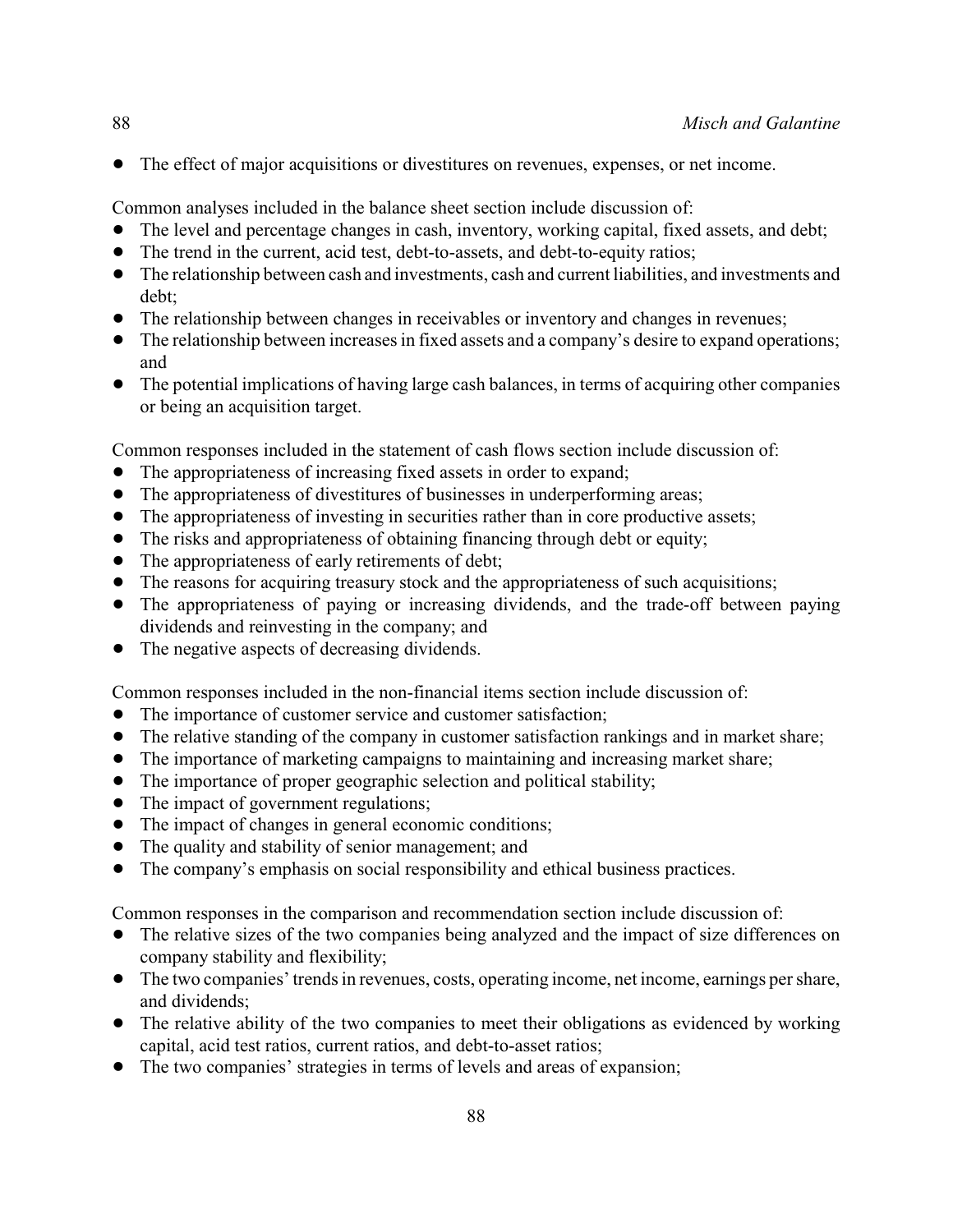- ! The relative performance of the two companies' equity shares on the stock market;
- The relative rankings of the companies on customer satisfaction surveys and in market share;
- The relative quality and stability of company management; and
- The importance of determining whether an investor is looking for short-term returns or long-term growth.

### **RESULTS**

At the beginning of the most recent semester completed, the professors in each of the introductory financial accounting classes gave students a surveyto determine how many of them had seen an annual report prior to enrolling in financial accounting. Based on that survey, fewer than 20% of the students had ever looked at an annual report prior to entering the class, and only 25% could give even one detailed answer when asked about financial items that would be important to investors. Despite the students' initial lack of familiarity with financial disclosures, 90% of the teams, in their final reports, demonstrated moderate or better understanding of key financial disclosures, the relationships among accounts, and the drivers of success for the industries being reviewed. In addition, during the oral presentations at the end of the term, students addressed the vast majority of the items presented above in the "examples of appropriate responses" discussion. Also, because students understand from the beginning that team members will be required to give detailed descriptions of each team member's contribution and to rate the contributions numerically (and that the ratings have a potential impact on grades), free riding appears to be less of an issue than might otherwise be expected in a group project.

With regard to student perceptions of the project, over 90% of the students commented favorably on the project in the team evaluation forms in the most recent semester, and in the university-mandated anonymous teacher evaluations given at the end of class each term, approximately one-third of the class typically identifies the project as being "the best aspect of the class." In addition, at the end of the most recent term, an anonymous survey was administered to directly seek student perceptions of the project. The results of the survey are summarized below in Table 1.

As Table 1 indicates, the large majority of students "agreed" or "strongly agreed" that the project increased their understanding of both financial accounting (#14) and the importance of understanding both financial and nonfinancial measures when evaluating corporate performance (#1). A similar majority "agreed" or "strongly agreed" that the project required them to analyze trendsin corporate performance (#2), increased their understanding of financial statement disclosures (#3), increased their abilities to evaluate corporate financial decisions (#4) and increased their abilities to make investment decisions (#7). While many students "agreed" that the project improved their technical skills (#8), 41% of students rated the project as "neutral" in this area. This result is somewhat surprising given the strong ratings regarding the project's influence on students' understanding of financial accounting and financial statement disclosures, and may reflect a lack of clarity inherent in the general term "technical skills." A substantial majority of the students "agreed" or "strongly agreed" that the project improved their ability to discuss non-financial statement items important to investors (#5), improved their ability to compare companies within an industry (#6), increased their analytical and critical thinking skills (#9 and #10), and increased their understanding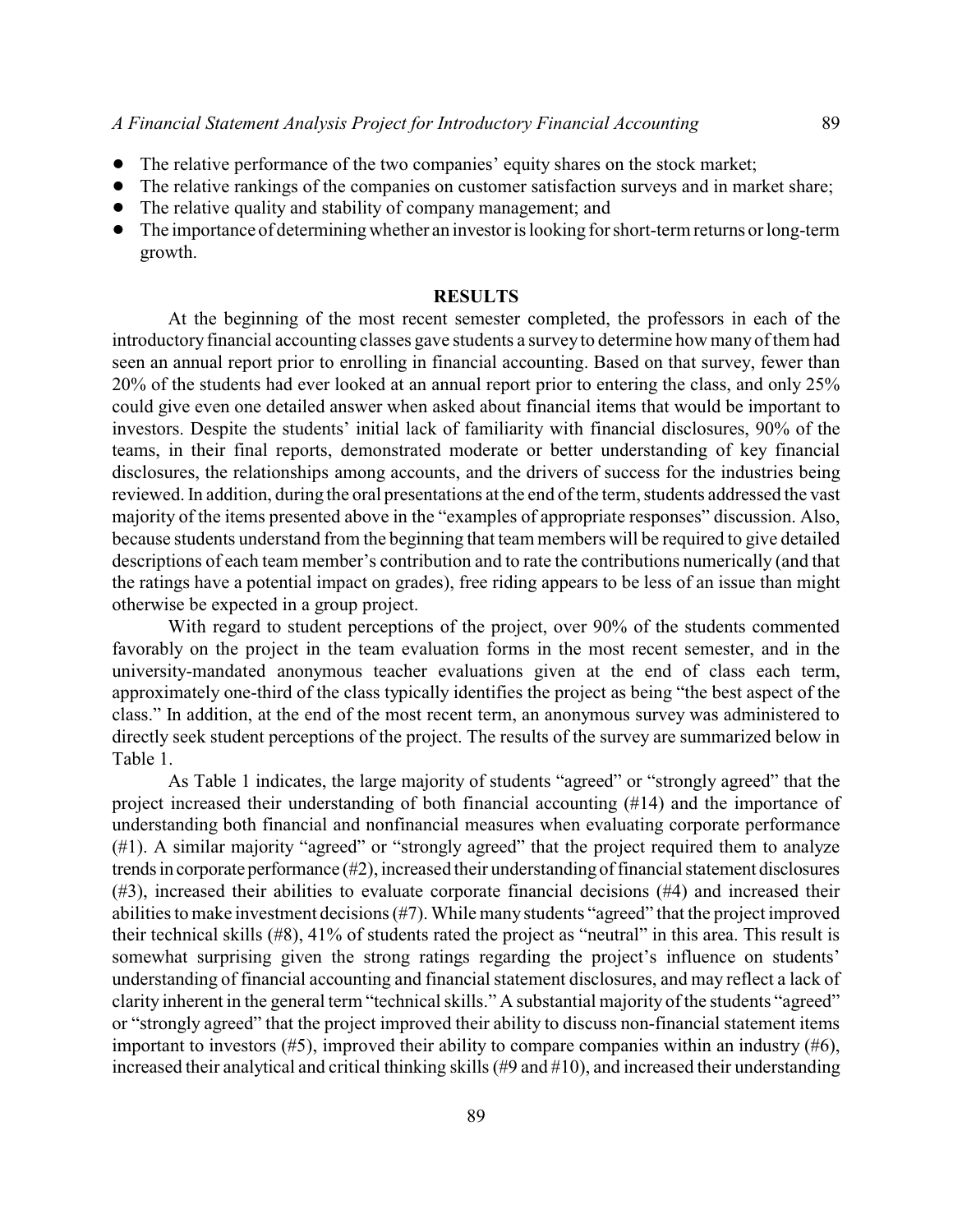# **TABLE 1**

# FINANCIAL STATEMENT ANALYSIS PROJECT SURVEY RESULTS (by # of students responding)

|     |                                                                                                                                        | Strongly Disagree | Disagree       | Neutral | Agree | Strongly Agree |
|-----|----------------------------------------------------------------------------------------------------------------------------------------|-------------------|----------------|---------|-------|----------------|
|     | Completing the project:                                                                                                                |                   |                |         |       |                |
| 1.  | Assisted me in understanding the importance of<br>both financial and nonfinancial measures in the<br>analysis of corporate performance | $\boldsymbol{0}$  | $\mathbf{1}$   | 12      | 67    | 28             |
| 2.  | Required me to analyze trends in corporate<br>performance                                                                              | $\boldsymbol{0}$  | $\overline{2}$ | 6       | 59    | 41             |
| 3.  | Increased my understanding of financial statement<br>disclosures                                                                       | $\boldsymbol{0}$  | $\overline{2}$ | 10      | 65    | 31             |
| 4.  | Improved my ability to evaluate corporate financial<br>decisions                                                                       | $\boldsymbol{0}$  | $\overline{4}$ | 12      | 58    | 34             |
| 5.  | Improved my ability to discuss non-financial<br>statement issues that would be important to<br>potential investors                     | $\mathbf{1}$      | $\overline{4}$ | 20      | 63    | 20             |
| 6.  | Improved my ability to compare two companies<br>within an industry                                                                     | $\boldsymbol{0}$  | 3              | 20      | 51    | 34             |
| 7.  | Improved my ability to make investment decisions                                                                                       | $\boldsymbol{0}$  | $\overline{4}$ | 11      | 64    | 29             |
| 8.  | Improved my technical skills                                                                                                           | $\overline{2}$    | 15             | 44      | 41    | 6              |
| 9.  | Improved my analytical skills                                                                                                          | $\mathbf{1}$      | 5              | 20      | 58    | 24             |
| 10. | Improved my critical thinking skills                                                                                                   | $\overline{2}$    | 6              | 22      | 56    | 22             |
| 11. | Improved my written communication skills                                                                                               | $\overline{2}$    | 10             | 44      | 36    | 16             |
| 12. | Improved my oral communication skills                                                                                                  | $\overline{4}$    | 12             | 53      | 33    | 6              |
| 13. | Increased my understanding of team interactions                                                                                        | $\mathbf{1}$      | 6              | 23      | 52    | 26             |
| 14. | Increased my understanding of financial accounting                                                                                     | $\boldsymbol{0}$  | $\overline{2}$ | 8       | 60    | 38             |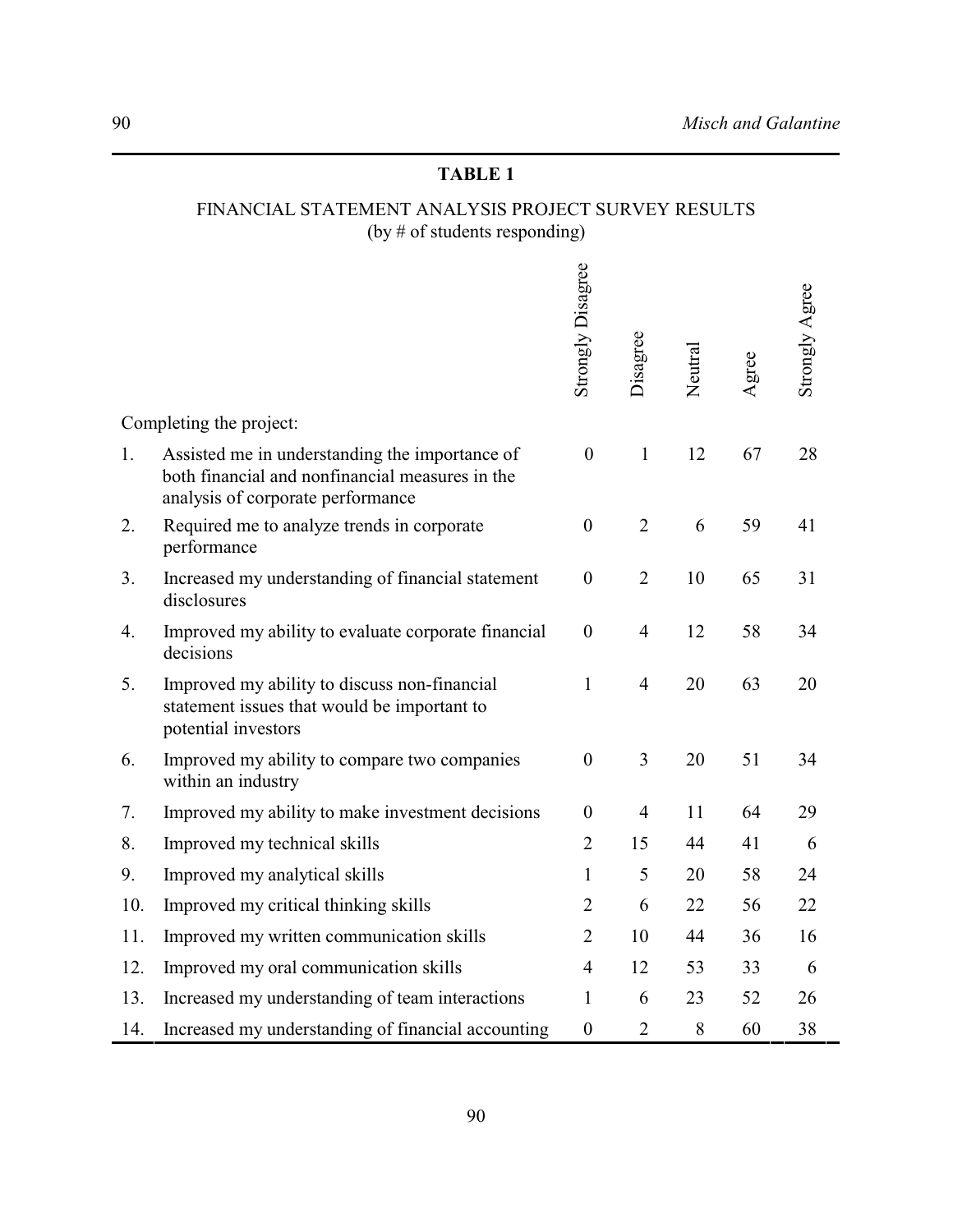of team interactions (#13), with most of the others rating the project as "neutral" in these categories. The students were more neutral with regard to the project's influence on their communication skills (#11 and #12), which may reflect the team-based nature of the project, as the students with the strongest communication skills may have taken responsibility for preparing the final drafts of the papers and/or preparing the presentations. Overall, both the survey results and the comments in the team and instructor evaluations indicate that the students view the project as a success.

### **CONCLUSION**

This paper has presented a group-based financial statement analysis project that was incorporated into a preparer-based introductory financial accounting course, but the project easily could be adapted to other settings, or to address additional issues. Because the project does not require knowledge of journal entries, it could be incorporated into user-based accounting courses and/or courses in accounting or finance targeted toward non-business majors. If a written project is not desired, the questions posed by the project could be used to stimulate class discussions of financial topics. If individual assignments are preferred, the project is sufficiently compact as to make individual completion feasible. If an international dimension is desired, the project could be modified to require comparison of companies from different countries.

For many years, business leaders have been emphasizing the need for universities to enhance students' technical, communication, and critical thinking skills, to ensure that graduates can effectively handle unstructured problems, to improve students' abilities to make and defend recommendations, and to improve students' understanding of the broader business environment and the drivers of corporate success. Projects such as the one described in this paper help students to develop these desired abilities, and give students a richer understanding of the importance of accounting information and the usefulness of accounting disclosures in the decision-making process.

# **APPENDIX 1 FINANCIAL ACCOUNTING TEAM PROJECT**

### **REQUIRED: WRITTEN PROJECT**

- 1. Obtain the most recent annual report for two companies in the industry. The reports should contain at least three years of income statement data and two years of balance sheet data.
- 2. Analyze at least 3 (three) items on the income statement for your base company that would be important to an investor, and discuss whether your company's performance related to these items appeared to be improving, deteriorating, or remaining stable. Justifyyour answer.
- 3. Analyze at least 3 (three) items on the balance sheet for your base company that would be important to an investor, and discuss whether your company's performance related to these items appeared to be improving, deteriorating, or remaining stable. Justify your answer.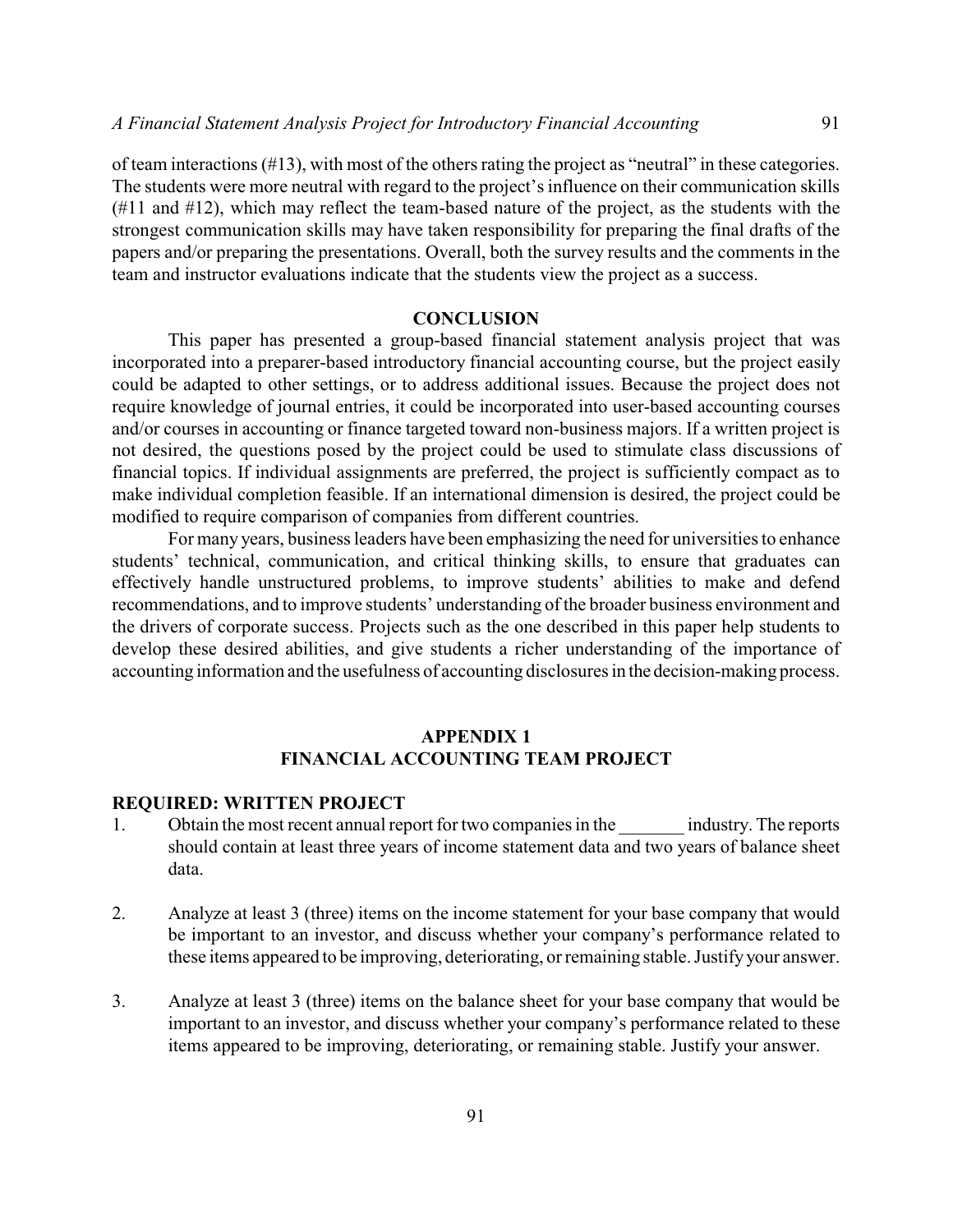- 4. Analyze your base company's investing and financing activities for the most recent year as identified in the statement of cash flows, specifically identifying the two largest investing activities and the two largest financing activities. Discuss whether you agree or disagree with the investing and financing strategies that your company appears to be employing.
- 5. Identify 2 (two) items not included in (or derived from) the financial statements that you think would be important to someone considering whether to invest in your company. Discuss your reasons for believing that these two items about the company would be important in making an investment decision. (Hint: you might want to consider items discussed in other business classes.)
- 6. Compare your base company's financial statements with those of the second company in the industry. If you were making a decision to invest in one of the two companies, which company would you choose? Why? (Note: your answer in this section must include some financial issues, but your answer need not be limited to a discussion of financial issues.)

# **Note:**

- 1. You must submit the entire annual report for each company being discussed.
- 2. Your analysis must include page references to relevant portions of the annual reports, and the relevant portions of the annual reports must be highlighted. Your report must also contain appropriate quotation marks for quoted material and appropriate citations for material taken from sources outside the financial statements.
- 3. Your analysis is limited to 6 (six) pages, and must be typed, double-spaced, and have at least a 10-point font.
- 4. The assignment is due on the date specified in the syllabus.

# **REQUIRED: TEAM PRESENTATION**

Prepare a 15 minute presentation for the class summarizing the results of your team's project. Each member of the team MUST participate in the presentation, and after the presentation you will be expected to entertain questions for 5-10 minutes from both the class and the professor.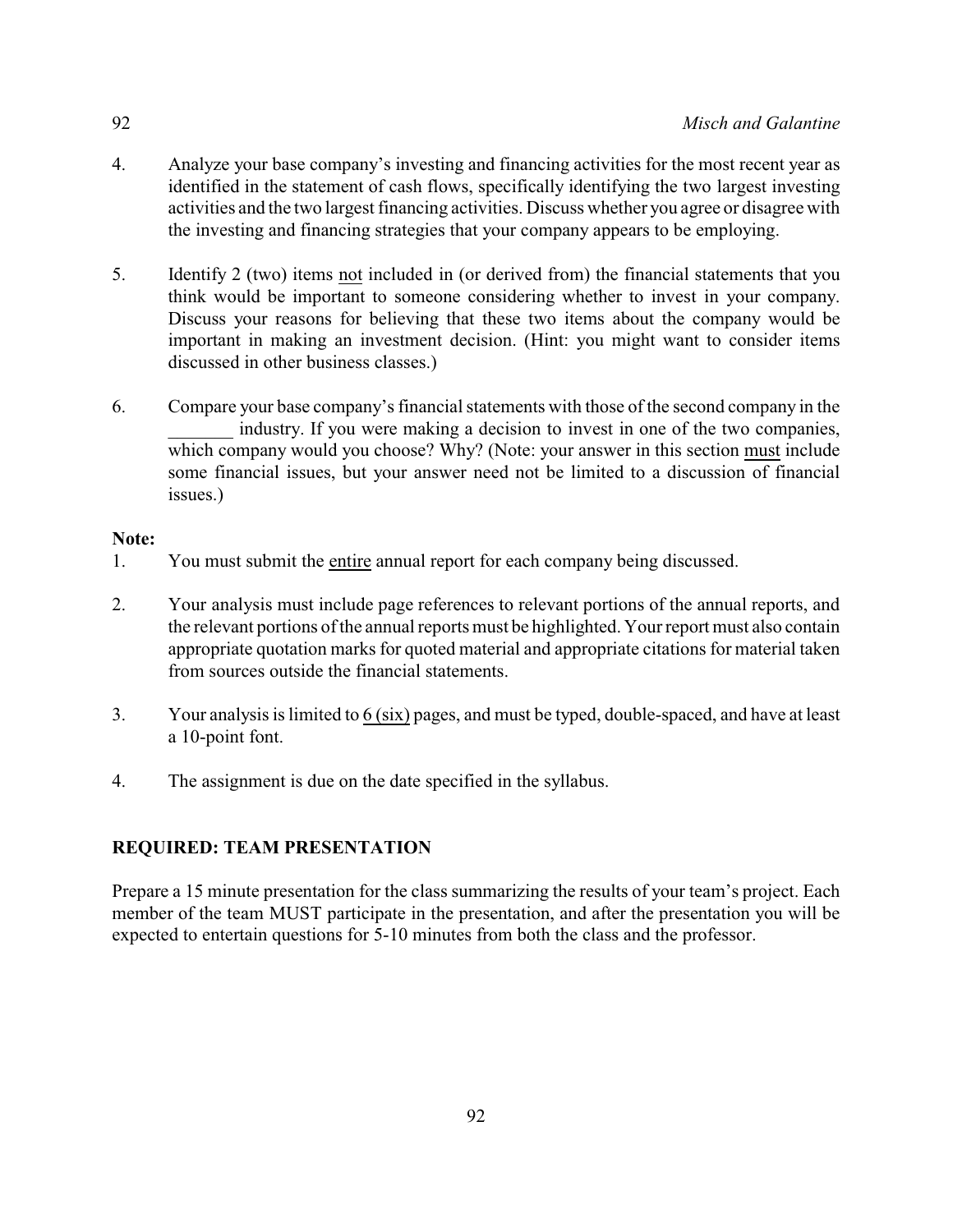# **APPENDIX 2 GRADING RUBRIC**

The written projects are worth 90 points and will be graded in two phases:

- ! First, the projects will be reviewed for compliance with the basic requirements and for composition. Any projects submitted without the entire annual reports for both companies being discussed, without appropriate page references to the relevant portions of the annual reports, without appropriate highlighting of the relevant portions of the annual reports, without appropriate citations for material taken from sources outside the annual reports, and/or with excessive composition errors will have to be resubmitted. Any papers requiring resubmission for the above reasons will be docked a minimum of 27.5 points out of 90.
- Second, the papers will be reviewed for content and will be graded using the following rubric
	- <sup>o</sup> 81-90 points: The paper is well written, free of grammatical and other writing errors, and well organized. The report addresses each of the issues specified in the requirements, uses appropriate examples to illustrate concepts discussed, and integrates the annual report data with the narrative. The report focuses on important items, demonstrates a thorough understanding of the relationships among financial statement data, and is cohesive.
	- <sup>o</sup> 72-80.5 points: The paper generally is well written but may have minor grammatical or other writing errors or lack smooth transitions. The report addresses the issues specified in the requirements, demonstrates understanding, and focuses mainly on important items, but does not fully synthesize the material being discussed, and/or does not integrate the annual report data with the narrative.
	- $\degree$  67.5-71.5 points: The paper does not have excessive grammatical or other writing errors. The report addresses the issues specified in the requirements, but demonstrates only moderate understanding, and/or lacks integration.
	- <sup>o</sup> 63-66.5 points. The paper does not have excessive grammatical or other writing errors. The report addresses the issues specified in the requirements, but demonstrates only minimal understanding of one or more of the issues.
	- $\circ$  54-62.5 points. The paper is acceptable after initially requiring resubmission due to failure to comply with the basic requirements, excessive composition errors, or failure to demonstrate understanding of two or more of the issues required to be discussed.
	- $\circ$  0 points. The paper fails to meet the basic requirements, has excessive composition errors, and/or fails to demonstrate understanding of two or more of the issues required to be discussed after a first resubmission.

The oral presentations are worth 10 points, with 5 points allocated to the importance and relevance of the matters discussed; 3 points allocated to the professionalism of the presentation; and 2 points allocated to the team's responsiveness to questions. Every member of the team is required to participate in the presentation.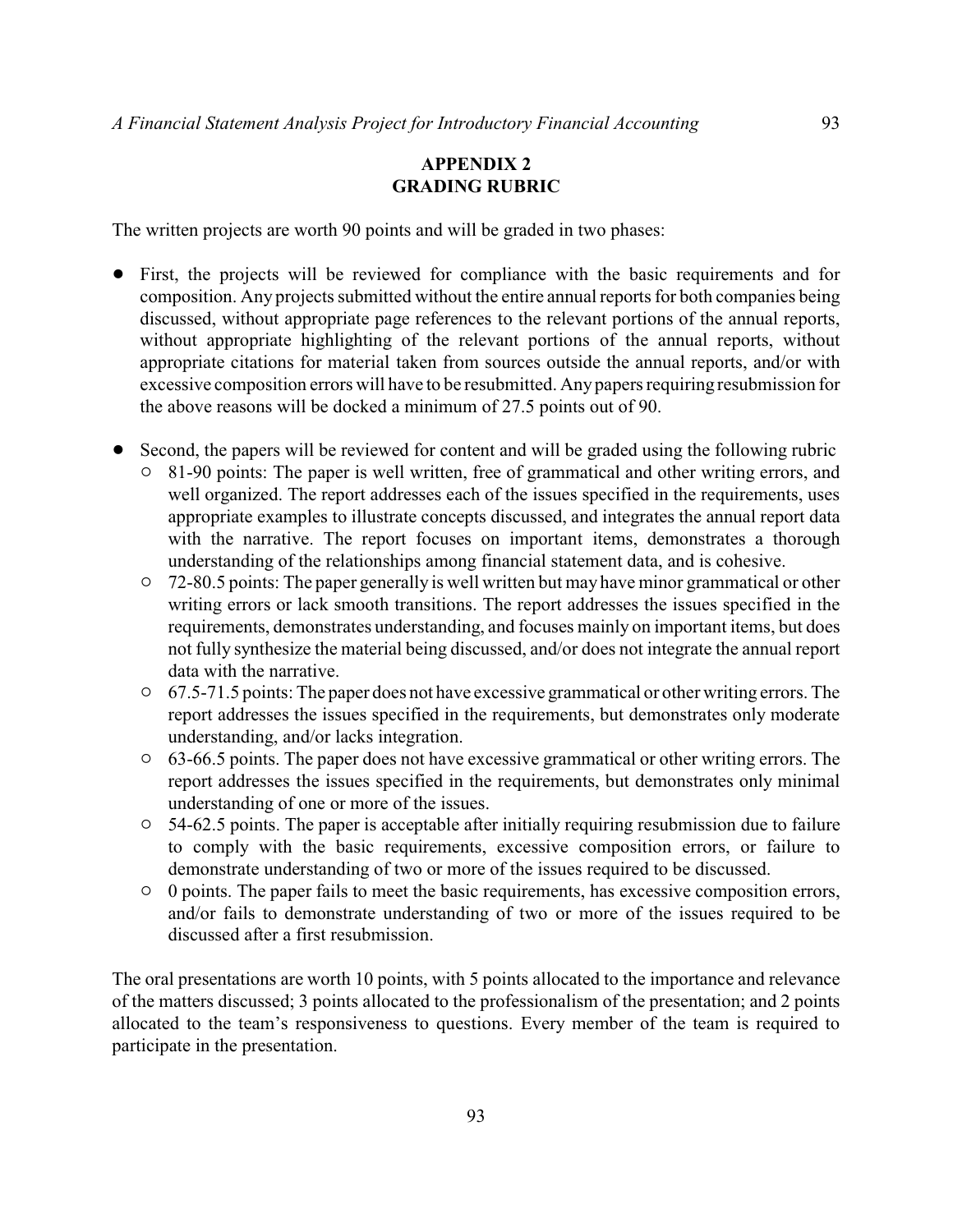## **APPENDIX 3 TEAM EVALUATION FORM**

Please submit a 2 page review of the process that your team followed in completing the project for this class. Your review should include a description of: 1) the way that the team was organized (was there a "team leader," were there regular team meetings?); 2) the contribution that each member of the team (including yourself) made to the project (did everyone contribute equally, did someone make an exceptional contribution, did someone fail to contribute, etc?); 3) any conflicts that arose with your team and how the conflicts were resolved (if they were resolved); 4) how effective you believe that your team was in completing the project and 5) anything that you believe would have added to your team's effectiveness. In addition, please include any suggestions that you have for improving the project in future classes. Finally, evaluate each member of your team, including yourself, using the following scale:

- 5: The teammate did much more than his/her share.
- 4: The teammate did somewhat more than his/her share.
- 3: The teammate did approximately his/her share.
- 2: The teammate did somewhat less than his/her share.
- 1: The teammate did much less than his/her share.
- 0: The teammate did not contribute to the project at all.

Note: The "default" rating should be a "3." Giving every member of the team a "5" will be viewed identically to giving every member of the team a "3." Teammates whose ratings average 1 point above that of the team will have their scores raised by 5%. Teammates whose ratings are less than 1 point above the team average and at least 2.41 will receive the grade on the paper that is determined by the grading rubric. Teammates whose scores average between 1.5 and 2.4 will have their project grade lowered by 10%. Teammates whose scores average between 0.5 and 1.49 will have their project grade lowered by 20%. Teammates whose scores average below 0.5 will receive a zero on the project.

| Individual Team Member | N <sub>o</sub><br>Contribution |                | Fair<br>Share |   | Much<br>more than<br>his/her<br>Share |
|------------------------|--------------------------------|----------------|---------------|---|---------------------------------------|
|                        | $\boldsymbol{0}$               | $\overline{2}$ | 3             | 4 | 5                                     |
|                        | $\boldsymbol{0}$               | $\overline{2}$ | 3             | 4 |                                       |
|                        | $\boldsymbol{0}$               | $\overline{2}$ | 3             | 4 |                                       |
|                        | $\boldsymbol{0}$               | 2              | 3             |   |                                       |
|                        | 0                              | ∍              |               |   |                                       |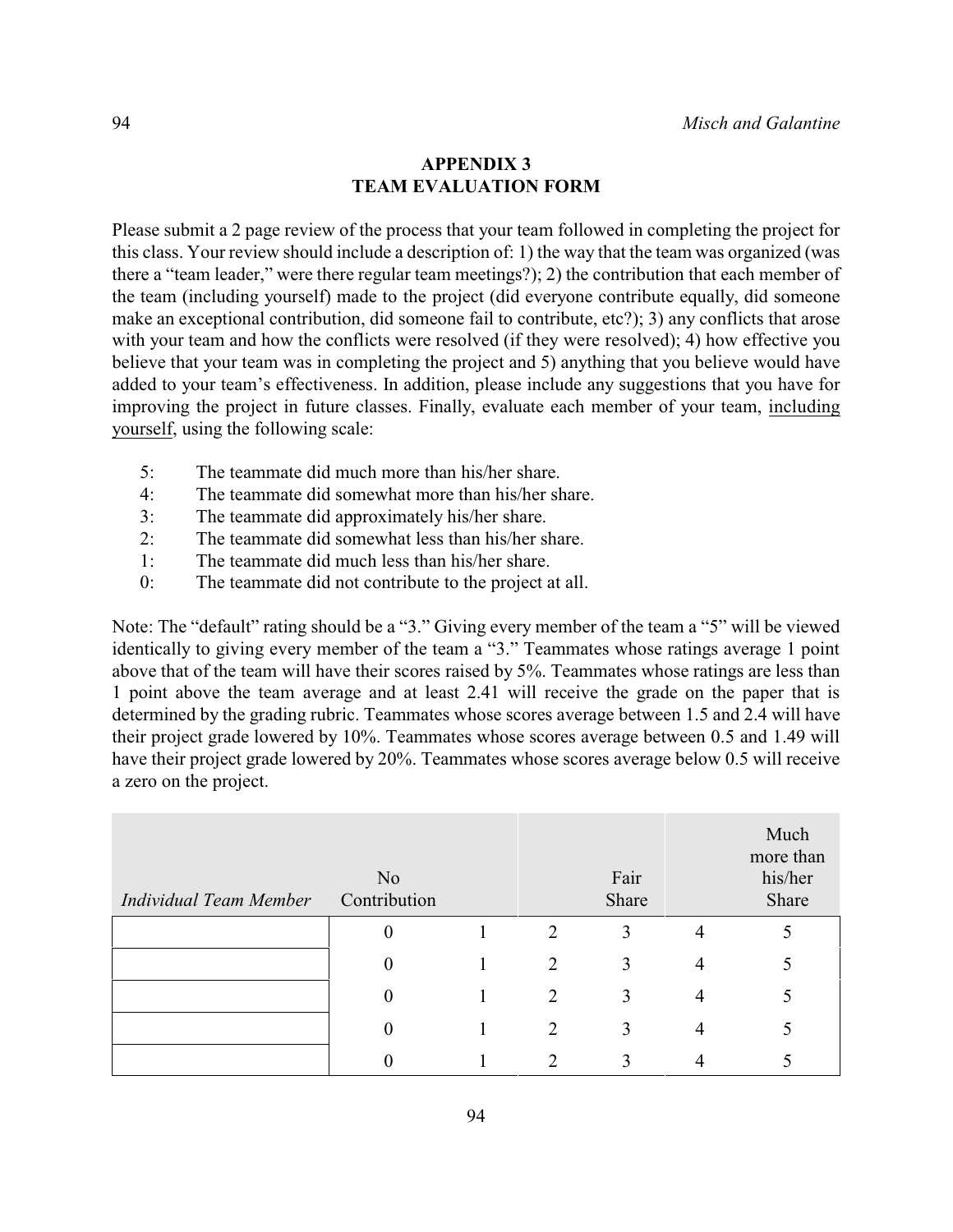# **APPENDIX 4 FINDING ANNUAL REPORTS**

You are required to turn in a copy of both companies' annual reports with your group project. The best way to obtain annual reports is to request them directly from the company. You may find a company's contact information on its website (usually in an SEC Filings or Investor Relations/Information tab). You should request two copies, and exchange the second with the group using your company for comparison. Annual reports are also available on the SEC website, <http://sec.gov/>, and through the university library website using either the S&P Market Insight or Lexis-Nexis databases.

*Company Website Example:* finding an annual report for Kroger:

- **•** Type **Kroger.com** into the web browser address bar
- ! Click the link **SEC Filings** towards the bottom of the screen
- Click on one of the links to open a PDF document or
- Click the **Contact US** link for contact information

*SEC Website Example:* finding a 10-K report for Kroger:

- ! Click the link **Search for Company Filings** under **Filings & Forms (EDGAR)**
- ! Click the link for **Full Text Search** on the left-hand side of the screen
- ! Click the link for **Advanced Search** on the right-hand side of the screen
- ! Go to the **In Form Type** pull-down menu and click on **10-K**
- Type the company name in the appropriate box
- Click on Search

*S&P Market Insight Example:* finding a 10-K report for Kroger:

- ! Click the link for **Company** at the top of the screen
- ! Type the ticker symbol in the box and click **Go**
- Click the link for **EDGAR** on the left-hand side of the screen
- Click the icon of the document to change the format (Word, HTML, etc)
- ! Click the link for the 10-K report under **Annual Filings**
- ! Click the link for **Archives** to access older 10-K reports (back to 1994)

*Lexis Example:* finding a 10-K report for Kroger:

- ! Click **Business** at the top of the screen
- ! Go to the Left-hand side of the screen and click the link for **SEC Filings**
- Type either the ticker symbol or the company name into the appropriate box
- ! Go to the **Sources** pull-down menu and click on **SEC Form 10-K**
- Select the date you want (the default is all dates)
- ! Click on **Search**

(In LexisNexis, a single 10-K is often split into several records, so be careful)